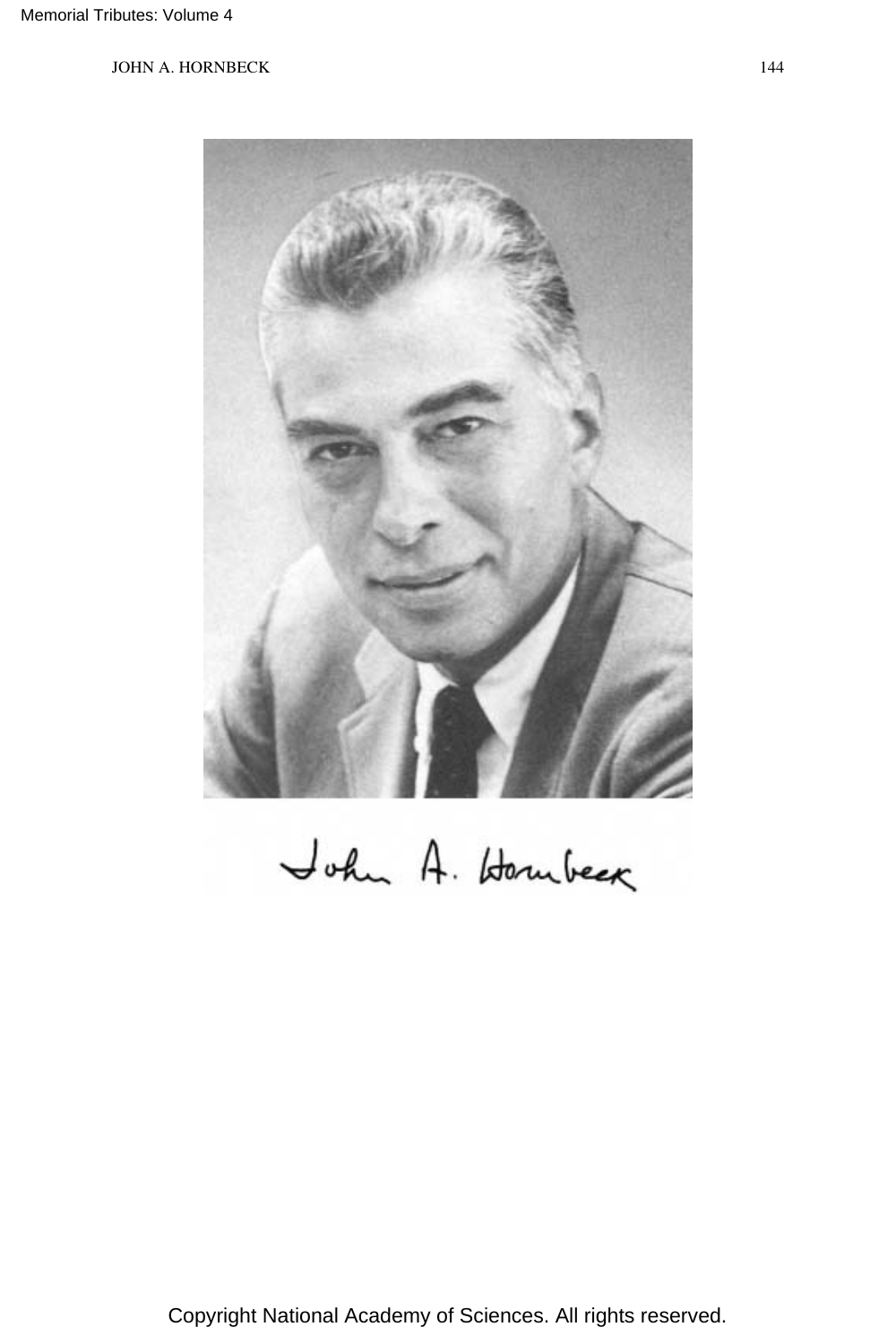# **John A. Hornbeck**

#### 1918-1987

#### By Morgan Sparks

John A. Hornbeck, retired vice-president of AT&T Bell Laboratories, died of an aneurysm January 30, 1987, in Savannah, Georgia, at age sixty-eight. His father was a college physics professor, and John grew up in Northfield, Minnesota, where he was born November 4, 1918, and Kalamazoo, Michigan college towns where his father taught. He graduated from Oberlin College in 1939. It was at Oberlin that he met Emily Elizabeth Aldrich. Their marriage and the family of five children—Joan, Deborah, Kirk, Jeff, and Christopher—were an inspiration to John's productive life.

He went to the Massachusetts Institute of Technology (MIT) and received a Ph.D. in physics in 1946. During World War II, he worked on National Defense Research Committee projects at MIT, and when the war ended, he joined Bell Labs as a research physicist. He was a member of a small group that started a program in gaseous electronics. He worked in this field and in semiconductor physics for about six years, resulting in publication of a number of papers. His best known achievement in this period was the discovery and study of the Hornbeck-Molnar effect, an ionization process by which molecular ions are formed in the noble gases helium, neon, and argon.

The transistor had been developed at Bell Labs in 1948,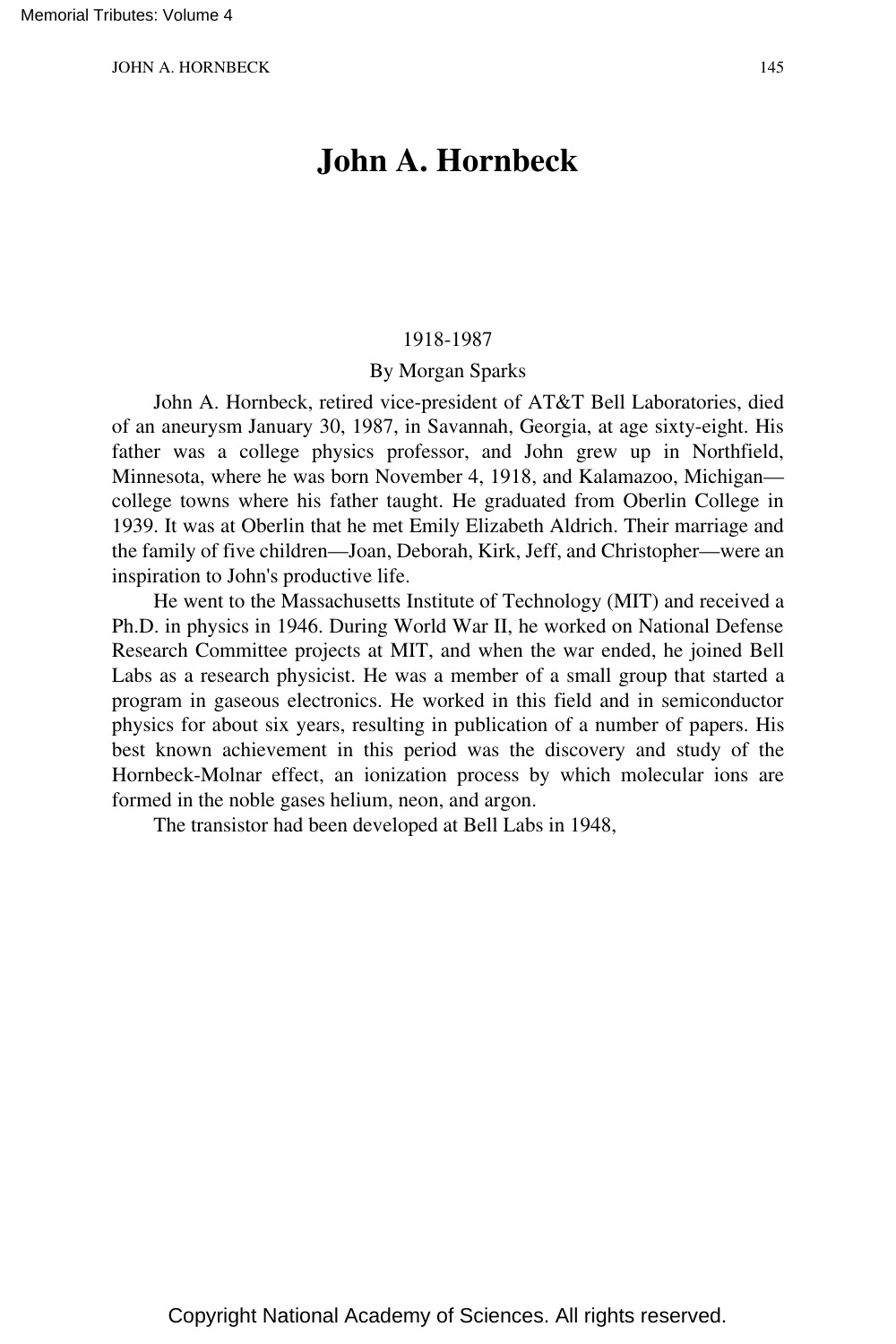and a large associated program was mushrooming in the early fifties. John Hornbeck was asked to head a new department in solid state physics in 1953. This changed his orientation toward technical supervision and administration. Promotions and broader responsibilities followed. In 1958 he became executive director of Semiconductor Device and Electron Tube Division.

Two years later Bell Labs launched a major development project—Telstar, the first active communication satellite. John's organization had responsibility for designing and building all of the necessary semiconductor devices, solar cells, and travelling-wave tubes; providing the thermal design; and, with other organizations, handling part of the mechanical design and overall testing of the satellite. Many components had to be developed simultaneously with the systems design. John later recalled this as an audacious but very thrilling period.

This experience was good preparation for John's next job. In 1962 AT&T contracted with the National Aeronautics and Space Administration (NASA) to perform technical assistance for the Apollo program. Three months before the successful Telstar I launch, John went to Washington as president of Bellcomm, Inc., a subsidiary company created for Apollo support. His administrative skills were well matched to this assignment. He was an excellent organizer, a stimulating and effective recruiter of key personnel, and a leader who insisted on clearly stated and well-understood objectives. He established the basic relationships with NASA headquarters management, and determined what was and what was not the role of Bellcomm. The result was good definition of the tasks and subsequent delivery of key documents covering specifications for Apollo hardware and mission-by-mission objectives of the program.

In 1966 John was elected president of Sandia Laboratories, and the family moved again—this time to Albuquerque, New Mexico. Sandia is a large engineering and research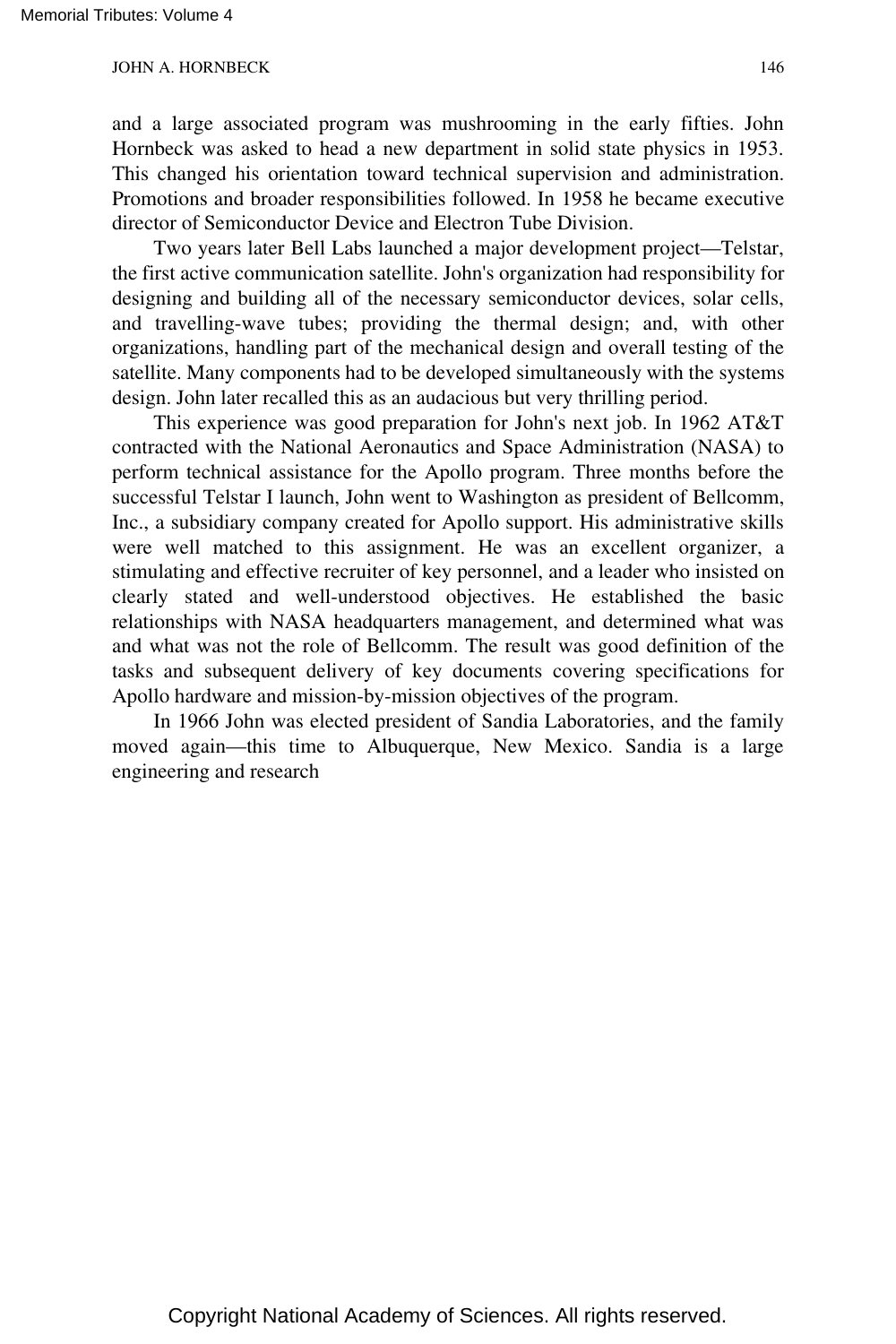laboratory operated for the government in Albuquerque and Livermore, California, by AT&T on a nonprofit basis. It is part of the nation's nuclear weapons complex and was under the Atomic Energy Commission during John's tenure. This was an entirely new kind of work for John. He responded characteristically, and focused on organizational structure and clarity of technical objectives. He set up an extensive in-house continuing education program and strengthened technical recruiting at the Ph.D. level.

John returned to Bell Labs in 1972 as vice-president of electronic technology. In 1975 he became vice-president of computer technology, design engineering, and information systems. He retired in 1979 and settled with his wife on St. Simons Island off the Georgia coast. They continued, as they had for many years, to spend summers at a family vacation cottage in Michigan.

John Hornbeck had a full, interesting, and varied career. In his own words, ''As important as technological developments are, the greatest thing is the people you interact with along the way. I've really enjoyed working with people at Bell Labs and in the government—and sometimes being the contact between them.'' Speaking about John at the time of his retirement, Bell Labs Chairman William 0. Baker said, "John Hornbeck has been intimately involved in the epochal evolutions of solid state electronics, space exploration, nuclear technology, and digital computers. He has helped to organize talented work in each of those activities."

In addition to his membership in the National Academy of Engineering, John was a fellow of the American Physical Society and the Institute of Electrical and Electronics Engineers, and a member of the American Association for the Advancement of Science. He served on the Naval Studies Board of the National Research Council and NASA's Aerospace Safety Advisory Panel. He was chairman of the National Academy of Science's Evaluation Panel for the Institute for Basic Standards, technical adviser for the National Bureau